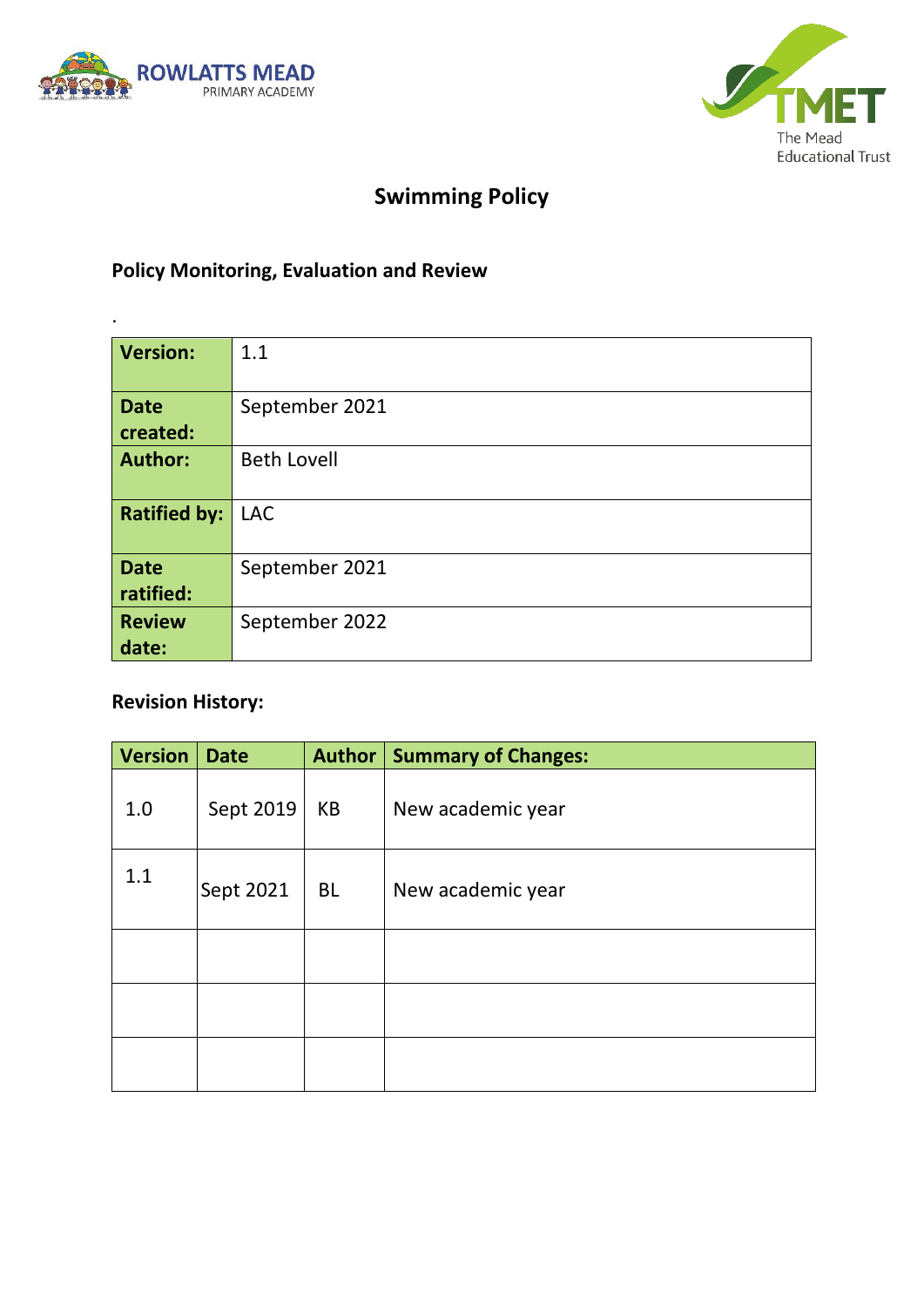### **SWIMMING POLICY**

#### **1.0 Statement**

**1.1**

At Rowlatts Hill Primary Academy, we believe that all children should have the opportunity to meet the requirements of the National Curriculum for Physical Education related to swimming.

#### Swimming Manager: Mrs Beth Lovell

#### **1.2 Aims**

In order to meet the statutory requirement the following aims have been identified:

- To provide a safe and caring environment for pupils to learn to swim;
- To teach pupils to appreciate what is good practice in relation to the safety of themselves and others;
- To develop pupils confidence in aquatic activities;

#### **1.3 Objectives**

Our objective is for all pupils to be able to:

- 1. swim competently, confidently and proficiently over a distance of at least 25 metres
- 2. use a range of strokes effectively [for example, front crawl, backstroke and breaststroke]
- 3. perform safe self-rescue in different water-based situations

#### **2.0 Basic Arrangements**

#### **2.1 General**

**2.1.1** The School Swimming Policy applies to all pupils swimming at Rowlatts Mead Primary Academy.

**2.1.2** It is an essential requirement that all school staff accompanying pupils to swimming lessons have undergone Swim Test and Induction training. This training covers key elements of the relevant swimming pool's Normal Operating Procedures (NOP).

**2.1.3** Swimming is regarded as an integral part of the National Curriculum for Physical Education and, as such, subject to appropriate monitoring and assessment procedures.

**2.1.4** Swimming instruction will be provided in Year 5 and will take place in during the Autumn term, Spring Term and Summer Term. This will take place at Evington Leisure Centre's swimming pool and will be carried out in line with the Safe Swimming Practice in Schools and Other Settings document (revised June 2021).

**2.1.5** Families will be written to for permission for their child to go swimming and a subsidised voluntary contribution will be asked for.

**2.1.6** Swimming instructors provided by Evington Leisure Centre will assess the ability of each child and place them in a teaching group to extend their skills in all areas of water confidence and swimming.

#### **3.0 Safe Practice in School Swimming and Water Safety**

Although swimming is an enjoyable and important life skill, it carries with it a degree of danger and requires utmost care by all concerned. This document is a summary of the important procedures which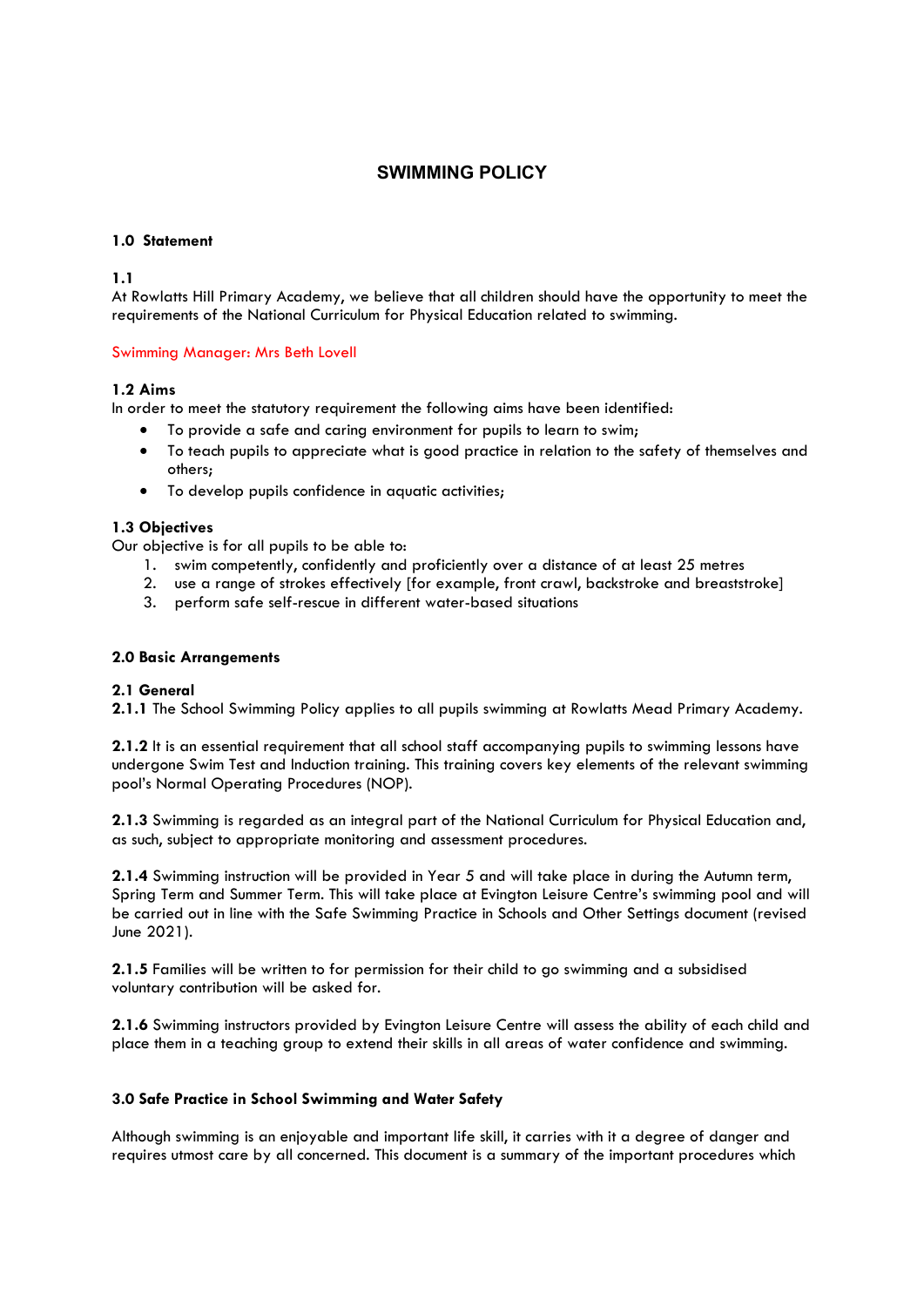are considered and complied with in order to promote the safety of pupils at Rowlatts Hill Primary Academy.

Prior to the commencement of swimming activities, the following actions are taken:

- Thorough risk assessment of the pool facilities and activity. Consideration of individual pupils needs (SEND and medical needs)
- Adherence and understanding of the pool's Normal Operating Procedure (Copy retained by the school).
- Adherence and understanding of the pool's Emergency Action Plan (Copy retained by the school).
- Retention of the conditions of hire and arrangements
- Familiarisation with pool rules and facilities
- All staff who attend swimming activities are (DBS vetted)

Further details can be found within our comprehensive swimming risk assessment

During the visit:

- Teaching staff (i.e. Swimming manager, class teacher, TAs and wider staff) have a duty of care whilst on the visit. This relates to supervising children whilst changing, that pupils are under control at all times, headcounts, normal and emergency procedures enforced and teachers have an overview of teaching of their children and conduct of the class.
- There must be a qualified pool lifeguard present during the session. Teachers must work with the lifeguard to ensure safe conduct at all times and inform them of any additional needs.
- The school always provides at least two first aiders.
- Teacher / pupil ratios meet the requirements of swimming activity and are reduced based upon the needs, confidence, capability and age of the pupils (1:1 ratio for those needing constant support / disabilities).

Following the visit:

- Evaluation of swimming activity takes place after each session, noting any incidents or amendments which need to be made
- Any issues with the facility are followed up immediately and swimming activity suspended until necessary changes/repairs are made

#### **Changing**

- Whilst using the changing facilities, pupils are supervised by school staff. Pupils use single gender changing facilities at Evington Leisure Centre which are conjoined with an adjoining door. Due to using open plan single gender changing areas, wherever possible, staff of appropriate gender will supervise. However, as the school is female dominant, then a female member of staff is likely to have to supervise the boys' changing room. These members of staff will be DBS checked, have safeguarding training and understand how to safeguard themselves.
- Where school parties have sole use of a changing room, school staff sometimes have to operate a remote supervision procedure when gender balance is not appropriate. This can only happen where the children are responsible enough and mature enough to take on significant personal responsibility whilst changing. In order to protect themselves, two members of staff should operate together when controlling by voice through doorways, or entering changing areas in an emergency.

#### **Qualifications**

School teachers alongside adequately qualified pool teachers will provide swimming instruction. In addition, lifeguards are present who have specific and relevant qualifications to safeguard children.